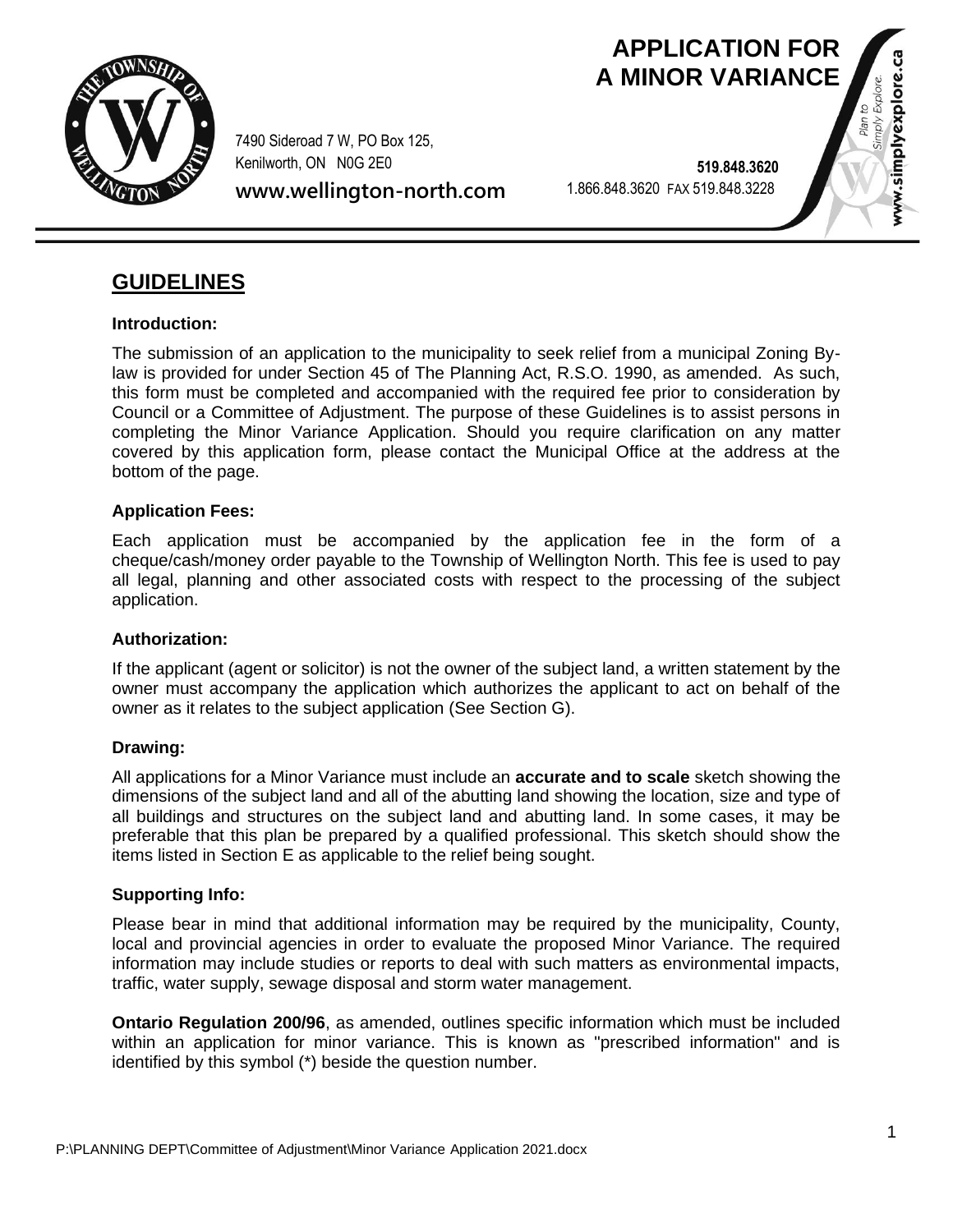### **Approval Process:**

Upon receipt of an **application**, the required **fee** and **other information** as may be required, the Secretary Treasurer of the Committee of Adjustment or the Clerk of the municipality will notify those parties that are to receive notice under Ontario Regulation 200/96. This involves the circulation of the application to various agencies and abutting landowners for their comments. The applicant or agent will be requested to attend a public meeting to present the proposal. **Please note that it is in the applicant's best interest to ensure that they are represented at this meeting**. The applicant and any other parties requesting notice will be provided with a notice of any decision made by the Committee as well as the reasons for their decision.

#### **Further Information:**

| Darren Jones, Chief Building Official | or | Karren Wallace, Clerk              |
|---------------------------------------|----|------------------------------------|
| Township of Wellington North          |    | Township of Wellington North       |
| 7490 Sideroad 7 West, P.O. Box 125    |    | 7490 Sideroad 7 West, P.O. Box 125 |
| Kenilworth, ON N0G 2E0                |    | Kenilworth, ON N0G 2E0             |
| djones@wellington-north.com           |    | kwallace@wellington-north.com      |
| Phone: 519.848.3620 Ext. 4462         |    | Phone: 519.848.3620 Ext. 4227      |
| Fax: 519.848.3228                     |    | Fax: 519.848.3228                  |
|                                       |    |                                    |
|                                       |    |                                    |

## **Fees: \$2,000.00**

**Copies:** 3 copies of this application, including the drawing and other information as may be specified shall be required.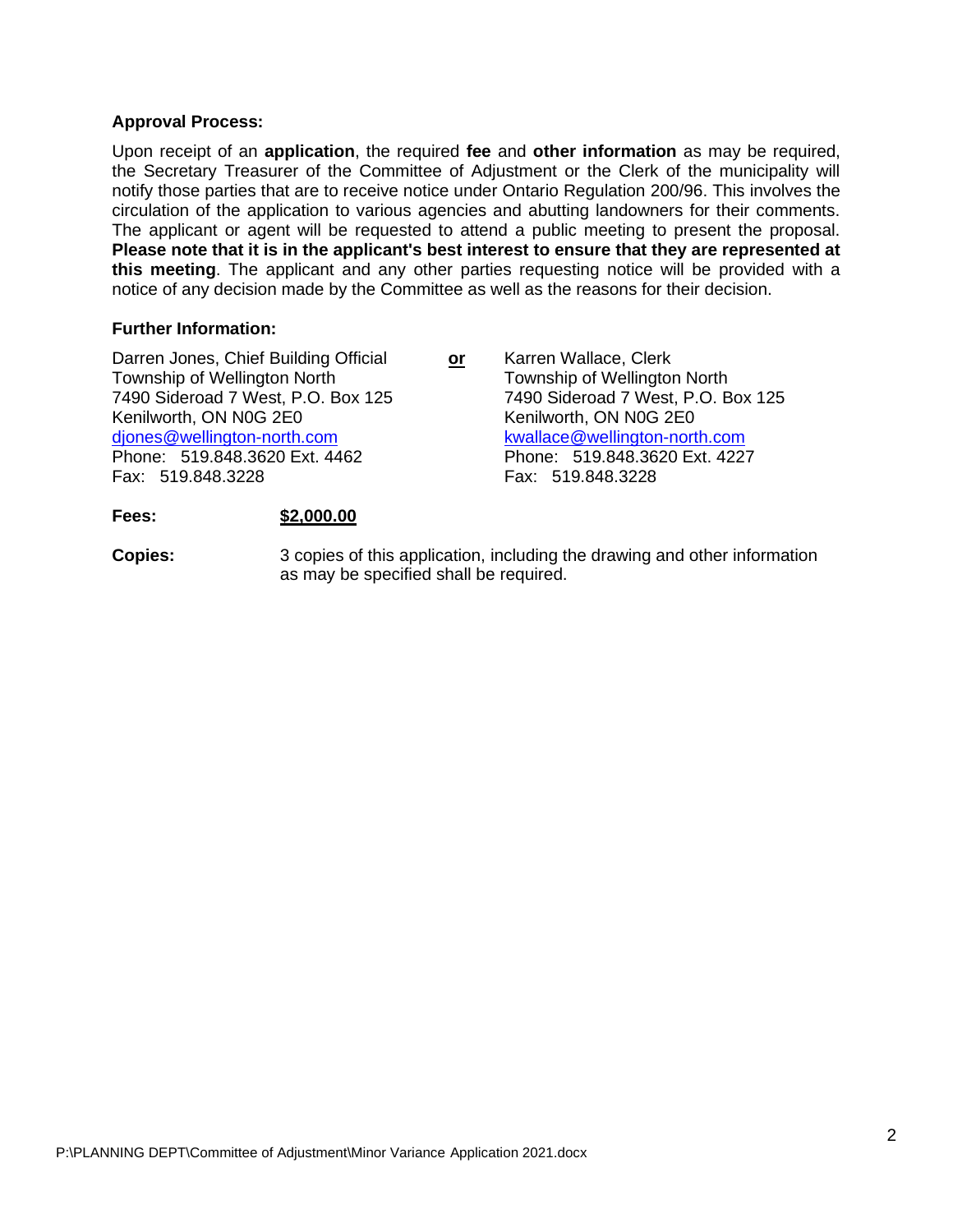#### **CORPORATION OF THE TOWNSHIP OF WELLINGTON NORTH APPLICATION FOR A MINOR VARIANCE**

|    | Date Received: ______________________                    | Roll No.: ___________________________________                                            |  |  |  |  |  |
|----|----------------------------------------------------------|------------------------------------------------------------------------------------------|--|--|--|--|--|
|    | File Number: A _____/ _____                              | Application Fee Received: \$                                                             |  |  |  |  |  |
|    | A. GENERAL INFORMATION                                   |                                                                                          |  |  |  |  |  |
| 1. | *APPLICANT INFORMATION                                   |                                                                                          |  |  |  |  |  |
|    |                                                          |                                                                                          |  |  |  |  |  |
|    |                                                          |                                                                                          |  |  |  |  |  |
|    |                                                          |                                                                                          |  |  |  |  |  |
|    |                                                          |                                                                                          |  |  |  |  |  |
|    |                                                          |                                                                                          |  |  |  |  |  |
|    |                                                          |                                                                                          |  |  |  |  |  |
|    |                                                          |                                                                                          |  |  |  |  |  |
|    |                                                          |                                                                                          |  |  |  |  |  |
|    | encumbrance on the property:                             | c. *Name, Address, Phone No. of all persons having any mortgage charge or                |  |  |  |  |  |
|    | i.                                                       |                                                                                          |  |  |  |  |  |
|    |                                                          |                                                                                          |  |  |  |  |  |
|    |                                                          |                                                                                          |  |  |  |  |  |
|    | d. Send Correspondence To: Owner [ ] Agent [ ] Other [ ] |                                                                                          |  |  |  |  |  |
| 2. | *PROVIDE A DESCRIPTION OF THE "ENTIRE" PROPERTY          |                                                                                          |  |  |  |  |  |
|    | a. Measurements are in: Metric [ ] Imperial [ ] units    |                                                                                          |  |  |  |  |  |
|    |                                                          |                                                                                          |  |  |  |  |  |
|    |                                                          | c. Concession: Let: Lot: Registered Plan No.: Lettermann Lettermann Registered Plan No.: |  |  |  |  |  |
|    |                                                          | d. Area: ________________ Depth: ________________ Frontage (Width): ____________         |  |  |  |  |  |
|    |                                                          |                                                                                          |  |  |  |  |  |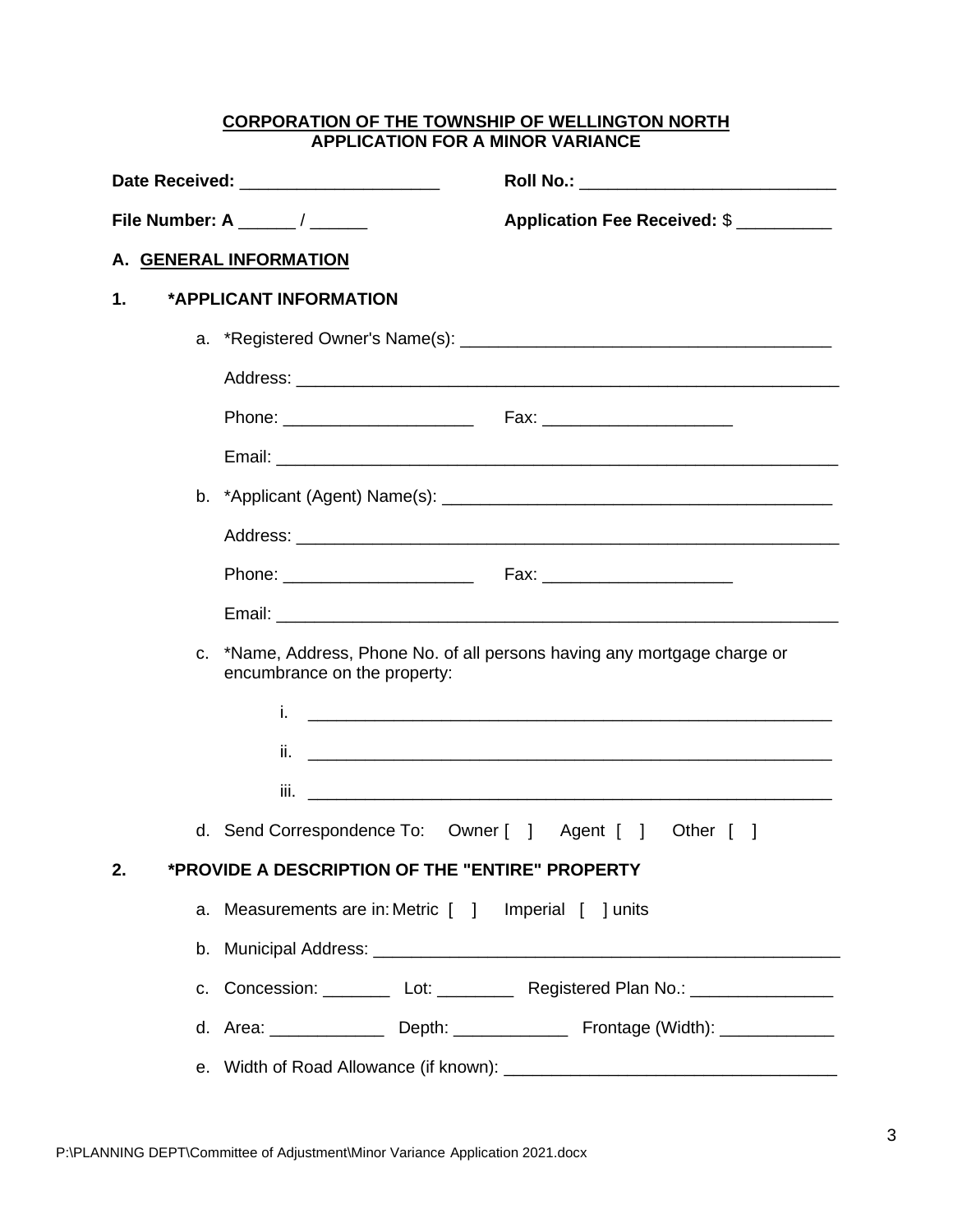## **3. \*WHAT IS THE ACCESS TO THE SUBJECT PROPERTY**?

| Provincial Highway [ | Continually maintained municipal road | ' ]Right-of-way 」 |  |
|----------------------|---------------------------------------|-------------------|--|
| County Road          | Seasonally maintained municipal road  | Water access      |  |

### **4. \*IF ACCESS IS BY WATER ONLY, PLEASE DESCRIBE THE PARKING AND DOCKING FACILITIES USED OR TO BE USED AND THE APPROXIMATE DISTANCE OF THESE FACILITIES FROM SUBJECT LAND TO THE NEAREST PUBLIC ROAD**.

*(This information should be illustrated on the required drawing under item E of this application.)*

\_\_\_\_\_\_\_\_\_\_\_\_\_\_\_\_\_\_\_\_\_\_\_\_\_\_\_\_\_\_\_\_\_\_\_\_\_\_\_\_\_\_\_\_\_\_\_\_\_\_\_\_\_\_\_\_\_\_\_\_\_\_\_\_\_\_\_\_\_\_

\_\_\_\_\_\_\_\_\_\_\_\_\_\_\_\_\_\_\_\_\_\_\_\_\_\_\_\_\_\_\_\_\_\_\_\_\_\_\_\_\_\_\_\_\_\_\_\_\_\_\_\_\_\_\_\_\_\_\_\_\_\_\_\_\_\_\_\_\_\_

## **5. \*WHAT IS THE CURRENT OFFICIAL PLAN AND ZONING STATUS?**

- a. Official Plan Designation: \_\_\_\_\_\_\_\_\_\_\_\_\_\_\_\_\_\_\_\_\_\_\_\_\_\_\_\_\_\_\_\_\_\_\_\_\_\_\_\_\_\_\_\_
- b. Zoning:

## **B. EXSTING AND PROPOSED SERVICES**

## **6. \*INDICATE THE APPLICABLE WATER SUPPLY AND SEWAGE DISPOSAL:**

|                                                                             |  | Municipal Communal Private Municipal Communal Private<br>Sewers Sewers Septic Water Well |  |  |  | Well |
|-----------------------------------------------------------------------------|--|------------------------------------------------------------------------------------------|--|--|--|------|
| a. *Existing [ ] [ ] [ ] [ ] [ ] [ ]<br>b. Proposed [ ] [ ] [ ] [ ] [ ] [ ] |  |                                                                                          |  |  |  |      |

### **7. \*IS STORM DRAINAGE PROVIDED BY:**

- a. Storm Sewers [ ]
- b. Ditches [ ]
- c. Swales [ ]
- d. Other (explain below) [ ]

## **8. \*WHAT IS THE NAME OF THE ROAD OR STREET THAT PROVIDES ACCESS TO THE SUBJECT PROPERTY?**

\_\_\_\_\_\_\_\_\_\_\_\_\_\_\_\_\_\_\_\_\_\_\_\_\_\_\_\_\_\_\_\_\_\_\_\_\_\_\_\_\_\_\_\_\_\_\_\_\_\_\_\_\_\_\_\_\_\_\_\_\_\_\_\_\_\_\_\_\_\_

\_\_\_\_\_\_\_\_\_\_\_\_\_\_\_\_\_\_\_\_\_\_\_\_\_\_\_\_\_\_\_\_\_\_\_\_\_\_\_\_\_\_\_\_\_\_\_\_\_\_\_\_\_\_\_\_\_\_\_\_\_\_\_\_\_\_\_\_\_\_

\_\_\_\_\_\_\_\_\_\_\_\_\_\_\_\_\_\_\_\_\_\_\_\_\_\_\_\_\_\_\_\_\_\_\_\_\_\_\_\_\_\_\_\_\_\_\_\_\_\_\_\_\_\_\_\_\_\_\_\_\_\_\_\_\_\_\_\_\_\_

\_\_\_\_\_\_\_\_\_\_\_\_\_\_\_\_\_\_\_\_\_\_\_\_\_\_\_\_\_\_\_\_\_\_\_\_\_\_\_\_\_\_\_\_\_\_\_\_\_\_\_\_\_\_\_\_\_\_\_\_\_\_\_\_\_\_\_\_\_\_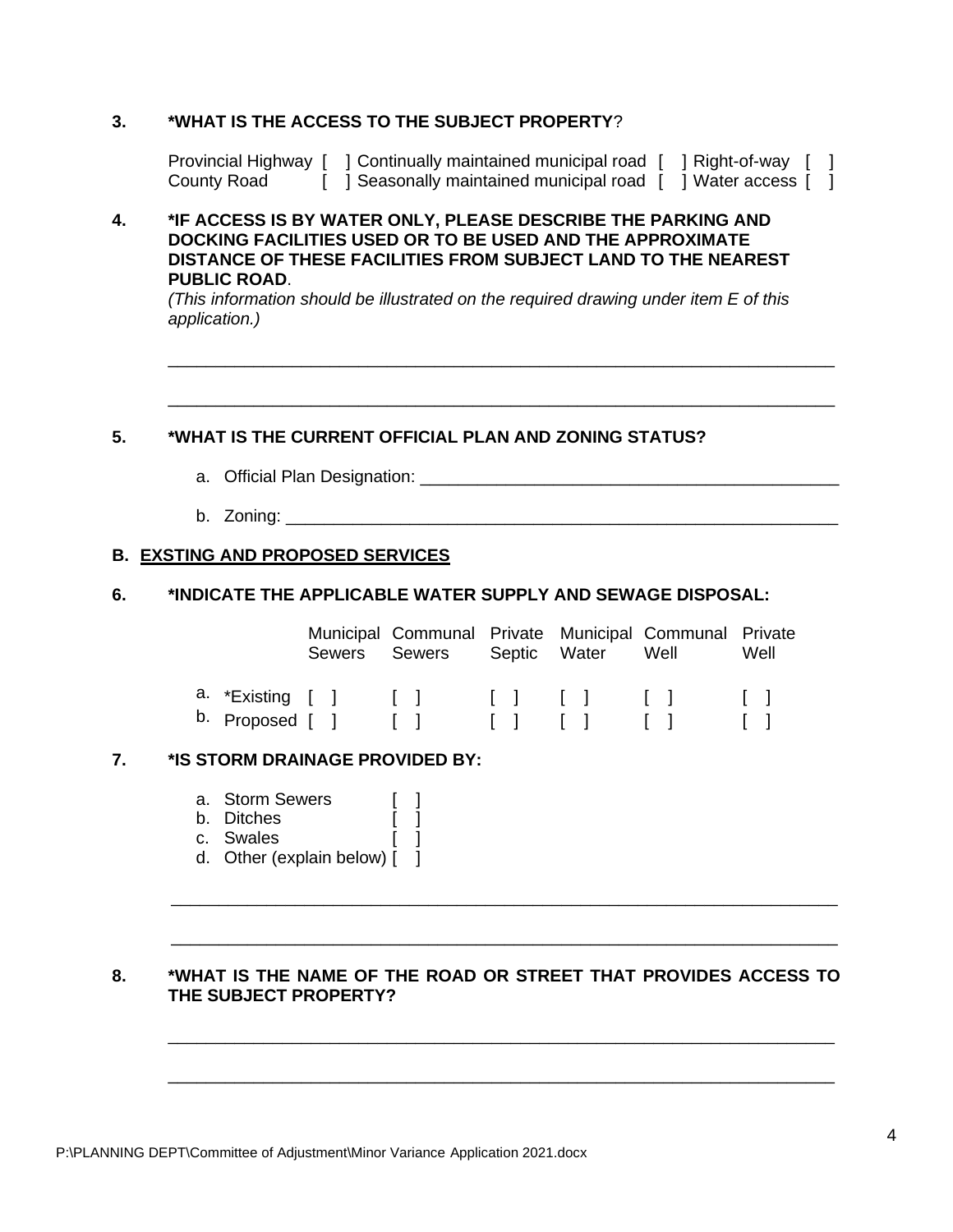# **C. REASON FOR APPLICATION**

| <b>APPLIED FOR?</b>          |                        |                                                                                                                                                                                                                                                                     |                                                                                                                                                                                                                                                                                                                                    |
|------------------------------|------------------------|---------------------------------------------------------------------------------------------------------------------------------------------------------------------------------------------------------------------------------------------------------------------|------------------------------------------------------------------------------------------------------------------------------------------------------------------------------------------------------------------------------------------------------------------------------------------------------------------------------------|
| LAW?                         |                        |                                                                                                                                                                                                                                                                     |                                                                                                                                                                                                                                                                                                                                    |
|                              |                        |                                                                                                                                                                                                                                                                     |                                                                                                                                                                                                                                                                                                                                    |
|                              |                        |                                                                                                                                                                                                                                                                     |                                                                                                                                                                                                                                                                                                                                    |
| a.                           |                        |                                                                                                                                                                                                                                                                     |                                                                                                                                                                                                                                                                                                                                    |
|                              |                        |                                                                                                                                                                                                                                                                     |                                                                                                                                                                                                                                                                                                                                    |
|                              |                        | <b>Existing</b>                                                                                                                                                                                                                                                     | <b>Proposed</b>                                                                                                                                                                                                                                                                                                                    |
|                              |                        |                                                                                                                                                                                                                                                                     |                                                                                                                                                                                                                                                                                                                                    |
|                              |                        |                                                                                                                                                                                                                                                                     |                                                                                                                                                                                                                                                                                                                                    |
| <b>Building height</b><br>C. |                        | (m) ______ (ft)                                                                                                                                                                                                                                                     | $\frac{1}{\sqrt{1-\frac{1}{2}}}\left( m\right)$ (ft)                                                                                                                                                                                                                                                                               |
| d.                           |                        |                                                                                                                                                                                                                                                                     |                                                                                                                                                                                                                                                                                                                                    |
| Total floor area<br>е.       |                        | __________ (sq m)<br>_________ (sq ft)                                                                                                                                                                                                                              | $\frac{1}{\sqrt{1-\frac{1}{2}}\cos(\theta)}$ (sq m)<br>_________ (sq ft)                                                                                                                                                                                                                                                           |
|                              | <b>THEIR LOCATIONS</b> | (Please specifically indicate on sketch)<br>(Please specifically indicate on sketch)<br>*WHAT IS THE "EXISTING" USE OF:<br>FOR THE SUBJECT LAND:<br>a. Type of building(s) or structure(s)<br>b. Date of construction<br>Number of storey's<br>(excluding basement) | *WHAT IS THE NATURE AND THE EXTENT OF THE RELIEF THAT IS BEING<br>*WHY IS IT NOT POSSIBLE TO COMPLY WITH THE PROVISIONS OF THE BY-<br><b>D. EXISTING SUBJECT AND ABUTTING PROPERTY LAND USES, BUILDINGS &amp;</b><br>*PROVIDE THE FOLLOWING DETAILS FOR ALL BUILDINGS ON OR PROPOSED<br>(Please use a separate page if necessary.) |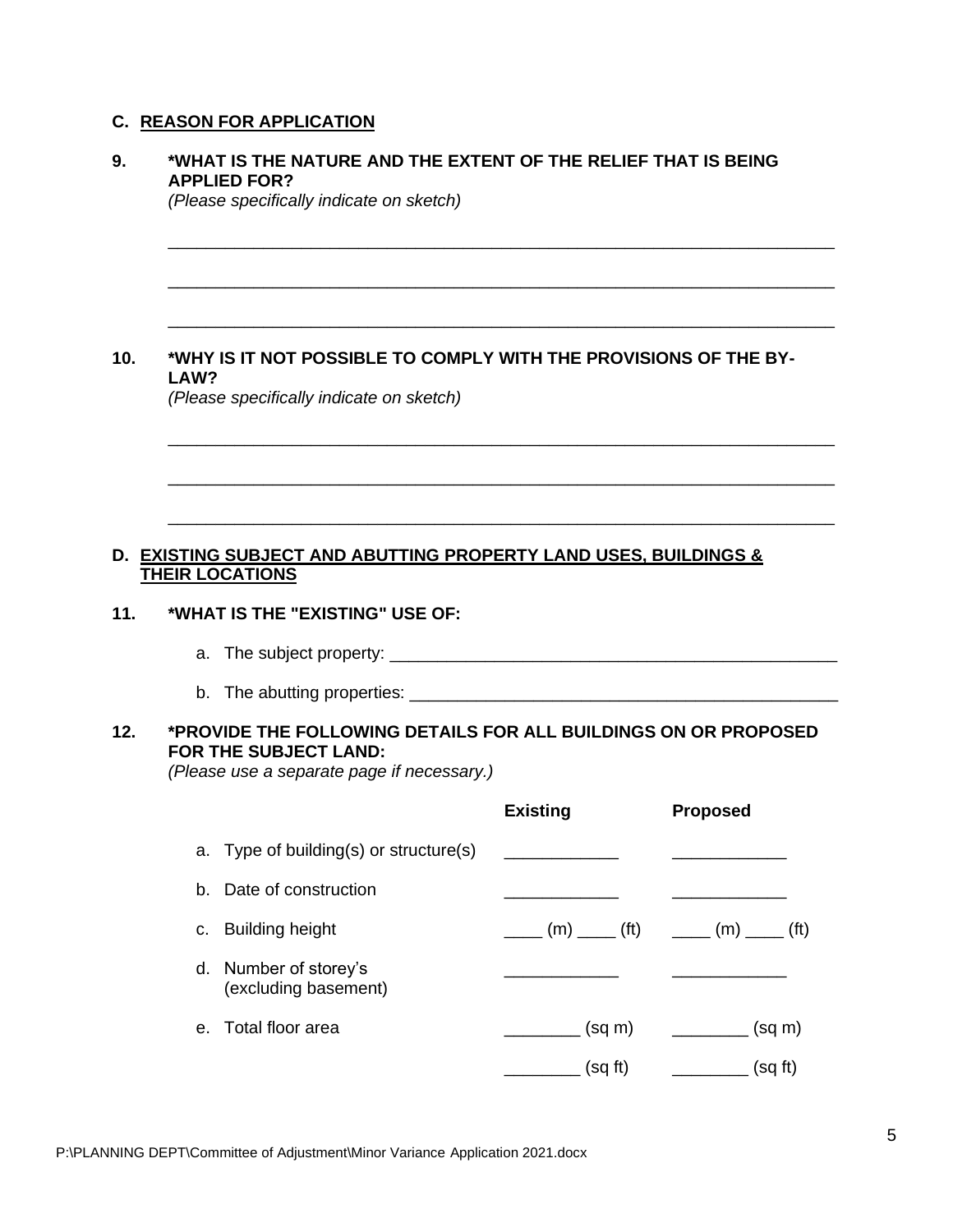| Ground floor area              | (sq m) | (sq m)  |
|--------------------------------|--------|---------|
|                                | (sqft) | (sq ft) |
| Percent lot coverage<br>a.     | (%)    | (%)     |
| Number of parking spaces<br>h. |        |         |
| Number of loading spaces<br>I. |        |         |

# **13. \*WHAT IS THE LOCATION OF ALL BUILDINGS EXISTING AND PROPOSED FOR THE SUBJECT PROPERTY?**

*(Please specifically indicate on sketch)*

| Distance from building to the: | <b>Existing</b> |                                                                                                | <b>Proposed</b> |                                                                                                |                   |
|--------------------------------|-----------------|------------------------------------------------------------------------------------------------|-----------------|------------------------------------------------------------------------------------------------|-------------------|
| a. Front lot line              |                 | $\frac{1}{\sqrt{1-\frac{1}{2}}(t)}$ (m) $\frac{1}{\sqrt{1-\frac{1}{2}}(t)}$                    |                 | $\frac{1}{\sqrt{1-\frac{1}{2}}}\left( m\right) =\frac{1}{\sqrt{1-\frac{1}{2}}}\left( m\right)$ |                   |
| b. Side lot line               |                 | $\frac{1}{\sqrt{1-\frac{1}{2}}}\left( m\right) =\frac{1}{\sqrt{1-\frac{1}{2}}}\left( m\right)$ |                 | $\frac{1}{\sqrt{1-\frac{1}{2}}}\left( m\right)$ (ft)                                           |                   |
| c. Side lot line               |                 | $\frac{1}{\sqrt{1-\frac{1}{2}}}\left( m\right)$ (ft)                                           |                 | $\frac{1}{\sqrt{1-\frac{1}{2}}(t)}$ (m) $\frac{1}{\sqrt{1-\frac{1}{2}}(t)}$                    |                   |
| d. Rear lot line               |                 | $(m)$ (ft)                                                                                     |                 |                                                                                                | (f <sup>t</sup> ) |

\_\_\_\_\_\_\_\_\_\_\_\_\_\_\_\_\_\_\_\_\_\_\_\_\_\_\_\_\_\_\_\_\_\_\_\_\_\_\_\_\_\_\_\_\_\_\_\_\_\_\_\_\_\_\_\_\_\_\_\_\_\_\_\_\_\_\_\_\_\_

\_\_\_\_\_\_\_\_\_\_\_\_\_\_\_\_\_\_\_\_\_\_\_\_\_\_\_\_\_\_\_\_\_\_\_\_\_\_\_\_\_\_\_\_\_\_\_\_\_\_\_\_\_\_\_\_\_\_\_\_\_\_\_\_\_\_\_\_\_\_

\_\_\_\_\_\_\_\_\_\_\_\_\_\_\_\_\_\_\_\_\_\_\_\_\_\_\_\_\_\_\_\_\_\_\_\_\_\_\_\_\_\_\_\_\_\_\_\_\_\_\_\_\_\_\_\_\_\_\_\_\_\_\_\_\_\_\_\_\_\_

**14. \*DATE OF ACQUISITION OF SUBJECT PROPERTY:**

**15. DATE OF CONSTRUCTION OF ALL BUILDINGS ON SUBJECT PROPERTY:**

## **16. HOW LONG HAVE THE EXISTING USES CONTINUED ON THE SUBJECT PROPERTY?**

## **17. \*HAS THE OWNER PREVIOUSLY APPLIED FOR RELIEF IN RESPECT OF THE SUBJECT PROPERTY?**

| YES |  | <b>NO</b> |  |  |
|-----|--|-----------|--|--|
|-----|--|-----------|--|--|

IF THE ANSWER IS YES, INDICATE THE FILE NUMBER AND DESCRIBE BRIEFLY:

\_\_\_\_\_\_\_\_\_\_\_\_\_\_\_\_\_\_\_\_\_\_\_\_\_\_\_\_\_\_\_\_\_\_\_\_\_\_\_\_\_\_\_\_\_\_\_\_\_\_\_\_\_\_\_\_\_\_\_\_\_\_\_\_\_\_\_\_\_\_

\_\_\_\_\_\_\_\_\_\_\_\_\_\_\_\_\_\_\_\_\_\_\_\_\_\_\_\_\_\_\_\_\_\_\_\_\_\_\_\_\_\_\_\_\_\_\_\_\_\_\_\_\_\_\_\_\_\_\_\_\_\_\_\_\_\_\_\_\_\_

\_\_\_\_\_\_\_\_\_\_\_\_\_\_\_\_\_\_\_\_\_\_\_\_\_\_\_\_\_\_\_\_\_\_\_\_\_\_\_\_\_\_\_\_\_\_\_\_\_\_\_\_\_\_\_\_\_\_\_\_\_\_\_\_\_\_\_\_\_\_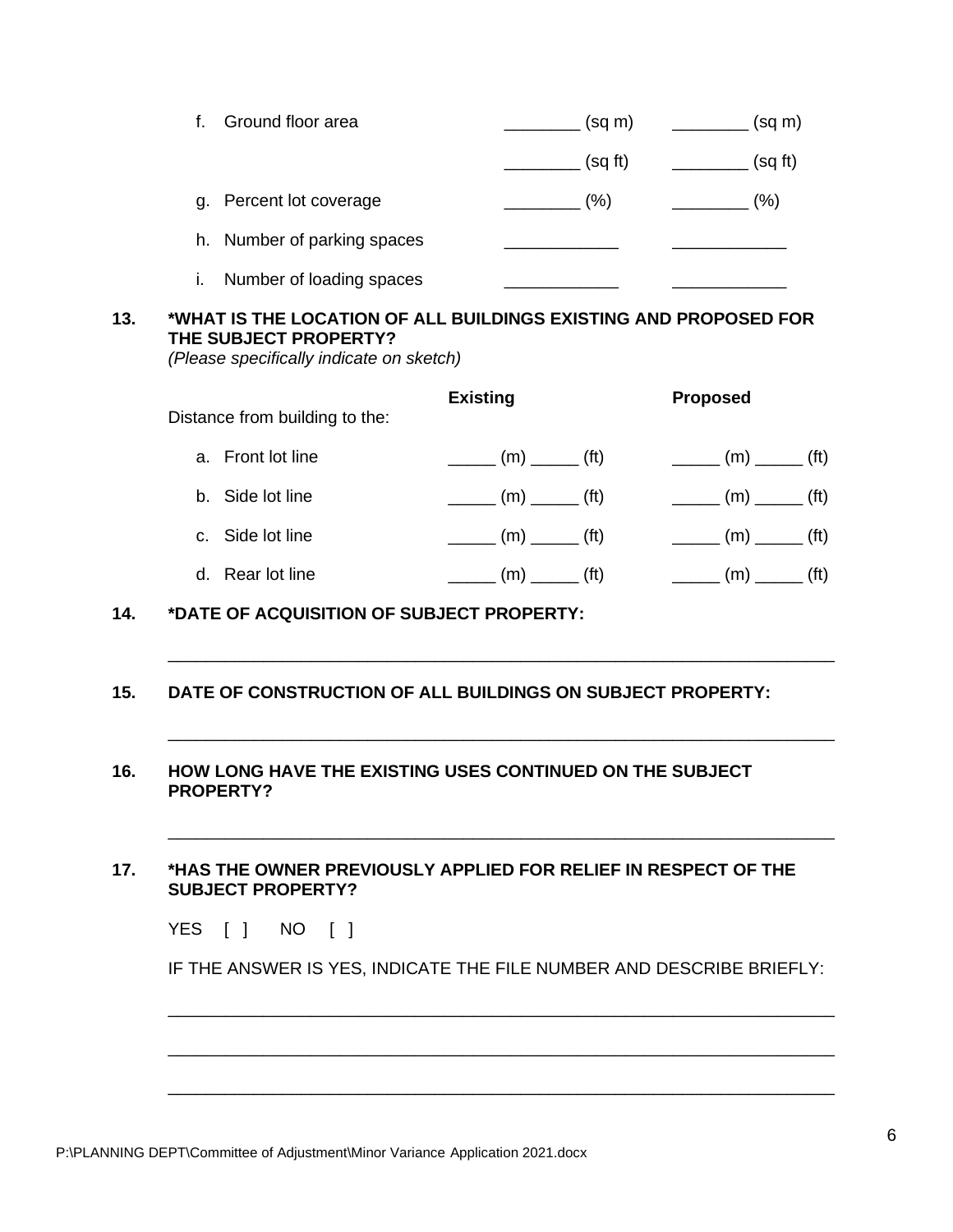### **E. APPLICATION DRAWING**

## **18. \*PLEASE PROVIDE AN ACCURATE DRAWING OF THE PROPOSAL, PREFERABLY PREPARED BY A QUALIFIED PROFESSIONAL. IN SOME CASES IT MAY MORE APPROPRIATE TO SUBMIT ADDITONAL DRAWINGS AT VARYING SCALES TO BETTER ILLUSTRATE THE PROPOSAL. THE DRAWING MUST INCLUDE THE FOLLOWING:**

- a. Owners' / applicant's name;
- b. Legal description of property;
- c. Boundaries and dimensions of the subject property and its current land use;
- d. Dimensions of area of amendment (if not , the entire property);
- e. The size and use of all abutting land;
- f. All existing and proposed parking and loading areas, driveways and lanes;
- g. The nature of any easements or restrictive covenants on the property;
- h. The location of any municipal drains or award drains;
- i. Woodlots, forested areas, ANSI's, ESA's, wetlands, floodplain, and all natural watercourses (rivers, stream banks, etc);
- j. The dimensions of all existing and proposed buildings and structures on the subject land and their distance to all lot lines;
- k. The name, location and width of each abutting public or private road, unopened road allowance or right of way;
- l. If access to the subject land is by water only, provide the location of the parking and docking facilities to be used;
- m. Other features both on site or nearby that in the opinion of the applicant will have an effect on the application (such as bridges, railways, airports, wells, septic systems, springs, slopes, gravel pits); and
- n. The drawing should also include the scale, north arrow and date when the drawing was prepared.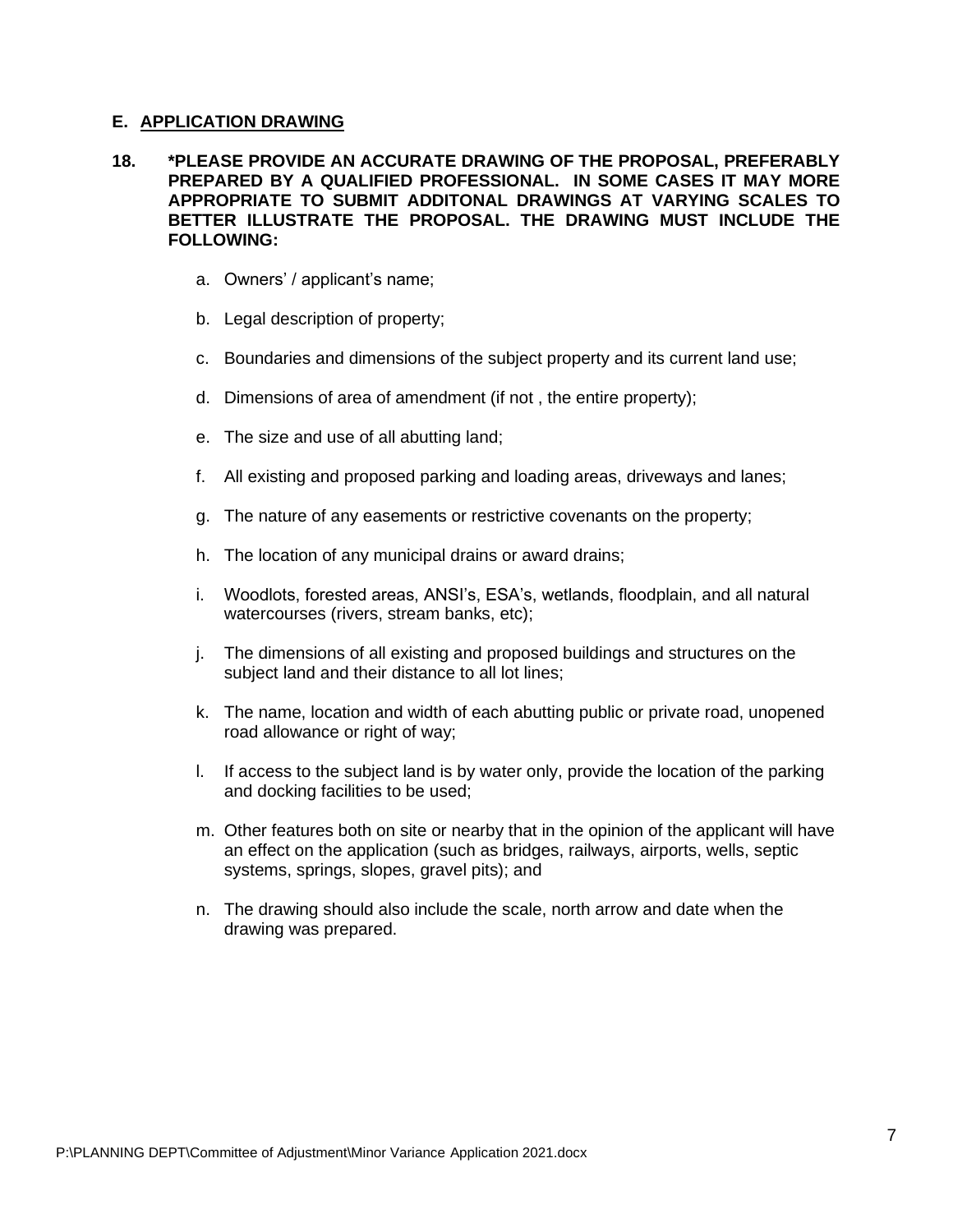# **F. OTHER RELATED PLANNING APPLICATIONS**

### **19. \*HAS THE APPLICANT/ OWNER MADE APPLICATION FOR ANY OF THE FOLLOWING ON THE SUBJECT LAND?**

|     | <b>Official Plan Amendment</b><br>a.<br>b. Zoning By-law Amendment<br>c. Plan of Subdivision<br>d. Consent (Severance)   | Yes.<br>Yes<br>Yes.<br>Yes |  | No.<br><b>No</b><br><b>No</b><br>No. |  |
|-----|--------------------------------------------------------------------------------------------------------------------------|----------------------------|--|--------------------------------------|--|
| 20. | *IF THE ANSWER TO QUESTION 19 IS YES, PLEASE PROVIDE THE FOLLOWING<br><b>INFORMATION:</b><br>a. File No. of Application: |                            |  |                                      |  |
|     |                                                                                                                          |                            |  |                                      |  |

- b. Purpose of Application: \_\_\_\_\_\_\_\_\_\_\_\_\_\_\_\_\_\_\_\_\_\_\_\_\_\_\_\_\_\_\_\_\_\_\_\_\_\_\_\_\_\_\_\_\_
- c. Status of Application: \_\_\_\_\_\_\_\_\_\_\_\_\_\_\_\_\_\_\_\_\_\_\_\_\_\_\_\_\_\_\_\_\_\_\_\_\_\_\_\_\_\_\_\_\_\_\_